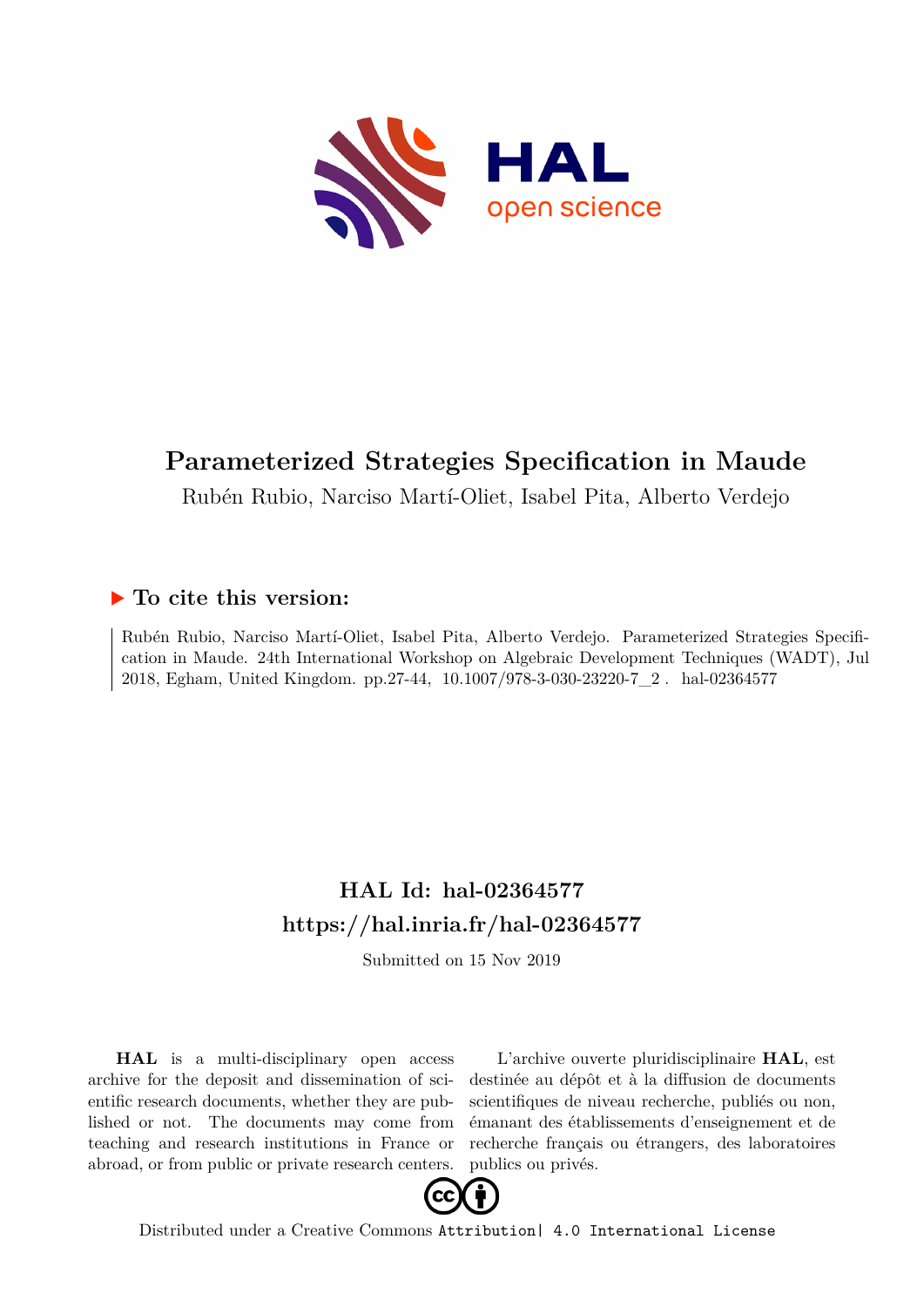### Parameterized Strategies Specification in Maude<sup>\*</sup>

Rubén Rubio<sup>( $\boxtimes$ )</sup>, Narciso Martí-Oliet, Isabel Pita, Alberto Verdejo

Universidad Complutense de Madrid, Spain {rubenrub,narciso,ipandreu,jalberto}@ucm.es

Abstract. Strategies and parameterization are two convenient tools for building clear and easily configurable specifications of complex computational systems, compositionally. Parameterization is a widely used feature of the Maude rewriting framework, whose strategy language implementation we have recently completed with strategy modules.

This paper describes the Maude strategy language and the associated parameterization techniques. Then, the specification and analysis of some examples of strategy parameterized systems are shown.

Keywords: Rewriting logic · Strategies · Maude · Parameterized specification

#### 1 Introduction

Strategies are ubiquitous in Computer Science. As recipes to tackle search problems and bound nondeterminism, they appear in algorithms, automatic deduction, language semantics, artificial intelligence, .... In rewriting logic  $[13]$ , some of these examples are better specified compositionally, abstracting not only data representation and rules but also the way they are applied. This parametric control of the rewriting process is conveniently expressed using strategies that take other strategies as parameters.

Maude [6,7] is a declarative high-level language based on rewriting logic that allows the description, execution and analysis of concurrent and distributed system models at different levels. First, sorts, symbols, equations and membership axioms are expressed in terms of membership equational logic [3]. Then, we add rewrite rules to represent transitions of a concurrent system, which need neither be deterministic, nor confluent, nor terminating. Above this, we can control how rules are applied using a strategy language  $[8,11]$ . Its implementation, at the Core Maude level in C++, has been recently completed as an extension of Maude 2.7.1 [7].

The strategy language is based in its authors experience with strategies in Maude and in previous strategy languages like ELAN [2] and Stratego [5]. It

<sup>?</sup> Research partially supported by MCIU Spanish project TRACES (TIN2015-67522- C3-3-R), and by Comunidad de Madrid project N-Greens Software-CM (S2013/ICE-2731).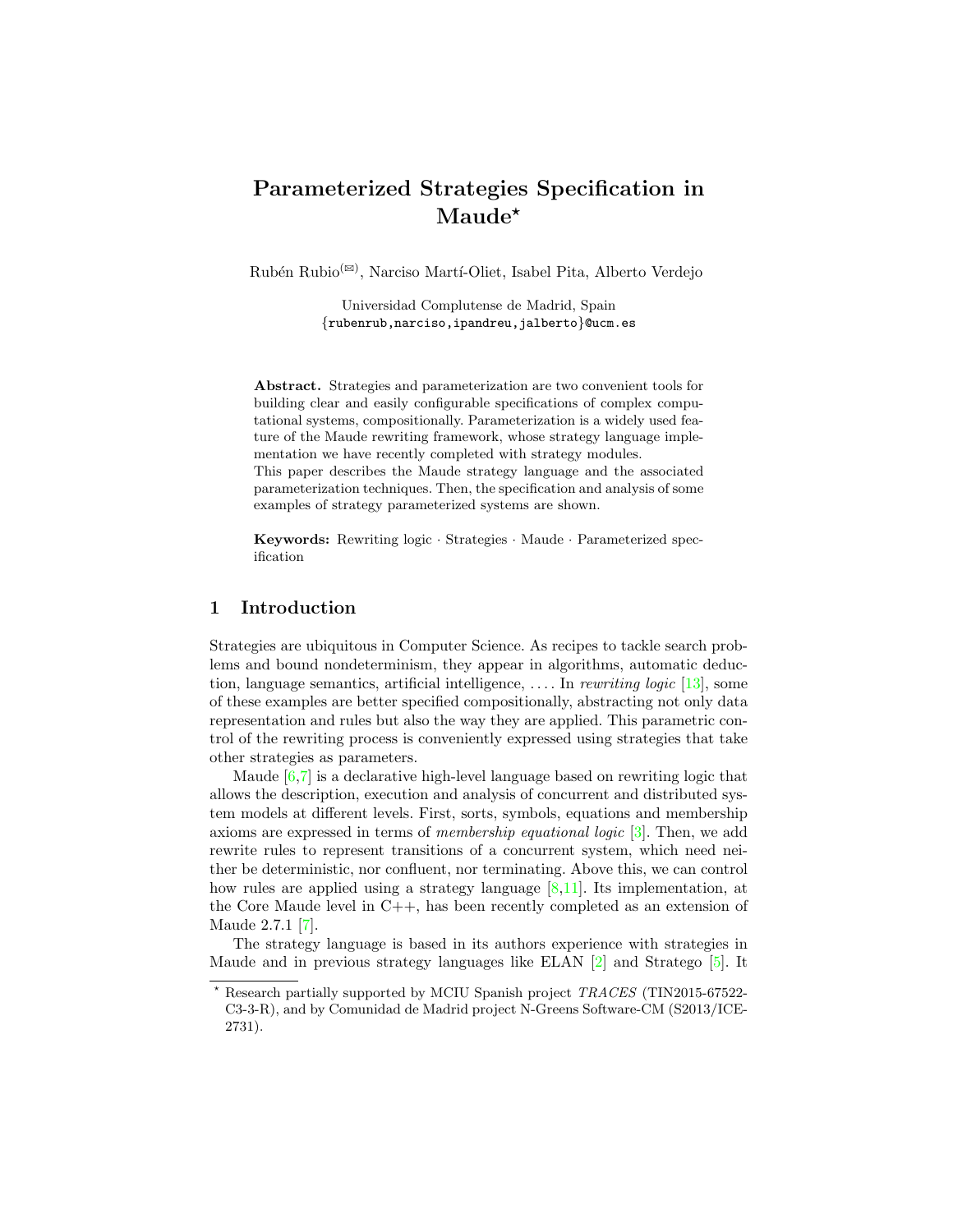has already been exploited in the specification of algorithms, inference systems, and language semantics: Milner's CCS  $[12]$ , the ambient calculus  $[12]$ , the semantics of the parallel functional language Eden [9], equational logic completion procedures [16], a proof calculus for membrane systems [1], etc. These examples are likely to be expressed and generalized using control parameterization with strategies, whose implementation was not available at that time. Once expressed in this way, the specified systems can be both executed and tested with different alternative strategies provided as parameters, or analyzed at different levels with specific tools, like a model checker.

The next section introduces Maude, its strategy language, and the rudiments of parameterization. A generic backtracking scheme serves as an introductory example. The following sections describe some other examples of parameterized systems, targeting the simplex algorithm, the  $\lambda$ -calculus, and a functional program interpreter. These and more examples can be downloaded from [15], as well as the current version of Maude with full strategy support.

#### 2 Maude

A Maude program consists of a hierarchy of modules, describing the data representation and behavior of the system specified. There are different module types for different specification levels.

Functional modules define membership equational logic theories, whose signature  $(K, \Sigma, S)$  consists of a set of kinds K, a many-kinded collection of operators  $\Sigma = {\{\Sigma_{k_1\cdots k_n,k}: (k_1\cdots k_n,k) \in K^* \times K\}}$ , and  $S = {\{S_k: k \in K\}}$  a many-kinded set of partially ordered sorts. Equations and sort membership axioms  $E$  are defined on them

$$
(\forall X) \qquad \begin{array}{l} t = t' \\ t : s \end{array} \text{ if } \bigwedge_i u_i = u'_i \ \wedge \ \bigwedge_j v_j : s_j
$$

In addition, operators can be annotated with structural axioms, like commutativity (comm), associativity (assoc), and identity (id). For example, the following functional module specifies sets of integer numbers using both equations and axioms.

```
fmod INT-SET is
  protecting INT. *** INT module importation
  sort IntSet .
  subsort Int < IntSet .
  *** IntSet contructors ( ctor )
  op empty : \rightarrow IntSet [ctor] .
  op \Box : IntSet IntSet \rightarrow IntSet
            [ctor assoc comm id: empty] . *** union
  var X : Int.eq X \times X = X.
endfm
```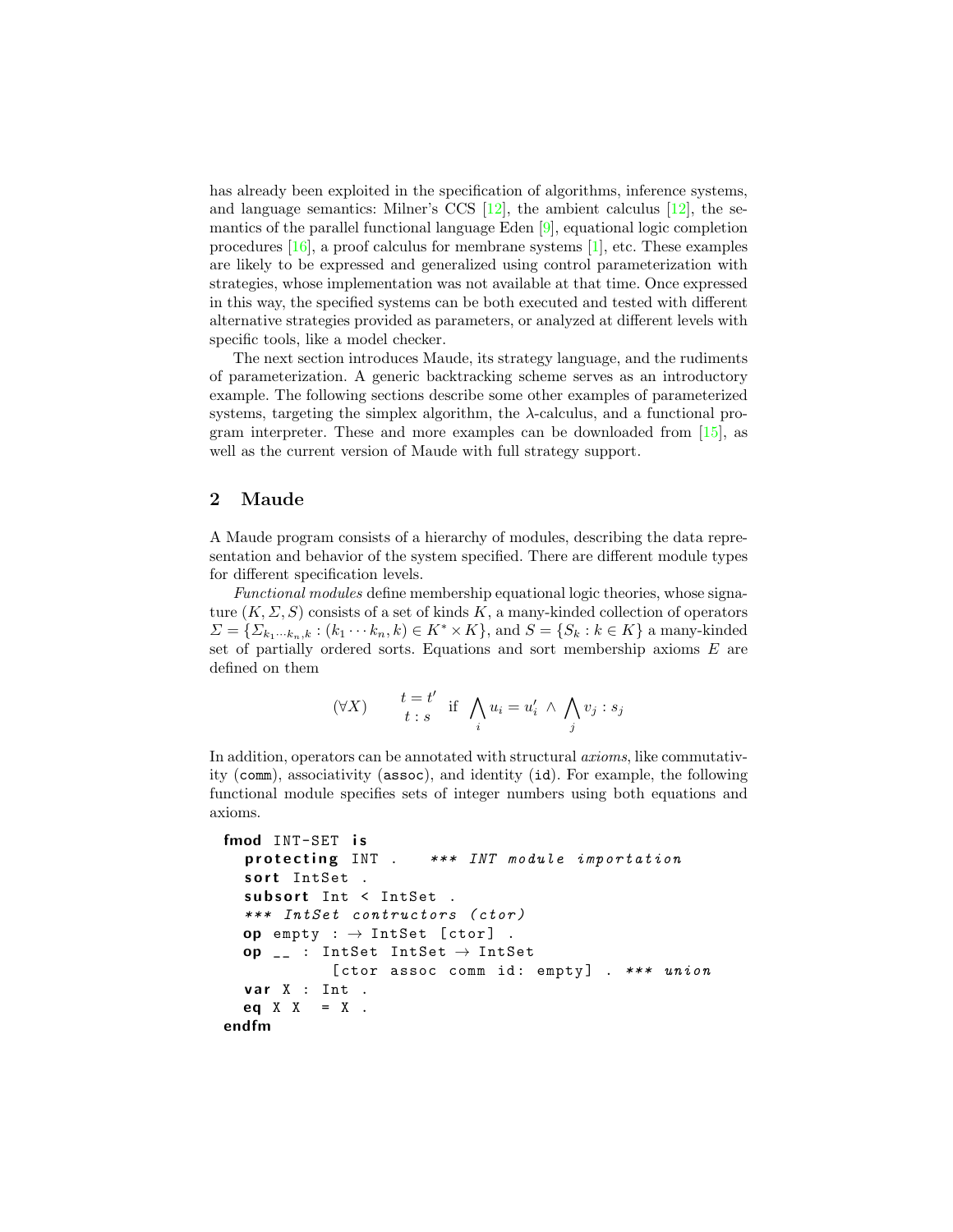Functional modules are bound to some executability requirements, like confluence, termination, and sort-decreasingness.

System modules describe rewriting logic theories  $\mathcal{R} = (\Sigma, E \cup A, R)$ , adding rewriting rules R on top of the equational theory. Rules do not have to be either confluent or terminating, so they are likely to express non-deterministic behavior.

$$
(\forall X) \qquad t \Rightarrow t' \text{ if } \bigwedge_i u_i = u'_i \ \wedge \ \bigwedge_j v_j : s_j \ \wedge \ \bigwedge_k w_k \Rightarrow w'_k
$$

Anyhow, rules are required to be coherent with equations and axioms [7, §5.3]. Conditions of the third type are called rewriting conditions, and hold true iff the term  $w_k$  can be rewritten to match the term  $w'_k$ .

```
mod SUM-SET is
  protecting INT-SET
  vars X Y : Int .
  rl [sum] : X Y \Rightarrow X + Y . *** matches any two elems
endm
```
The module SUM-SET above introduces a rule sum that takes two integers in the set and replaces them by their sum.

Strategy modules allow finer control of the rule rewriting process by means of the strategy language and recursive strategy definitions. They are described in the next section.

#### 2.1 The strategy language

Rules in rewriting logic can be applied in any order, at any position, and with different matches. Maude provides various commands, like rewrite and frewrite, that execute all available rules against a given term until none can be applied or an optional step bound is reached. They use some internal fixed criteria to select the next rule application. In turn, the search command explores all possible rewriting paths to find a target term meeting some conditions. However, the specifier is sometimes interested in imposing constrains on the allowed execution paths, like a particular precedence of rules, or to which subterms they must be applied, etc. This is when strategies get inside the game.

From the point of view of the results, a strategy  $\alpha$  is an operation transforming a term  $t$  into a set of terms, since the restrictions need not make the process deterministic. Strategies can be executed with the command srewrite  $t$  using  $\alpha$ . The most elementary strategy is rule application

 $top(label[x_1 \leftarrow t_1, \ldots, x_n \leftarrow t_n] \{ \alpha_1, \ldots, \alpha_m \}),$ 

that executes any available rules with label label on any subterm of the subject term. Variables in the rule and its condition can be instantiated before application with the substitution that maps  $x_k$  to  $t_k$ , and if the rule contains any rewriting condition, it must be controlled with a substrategy  $\alpha_k$ . Moreover, the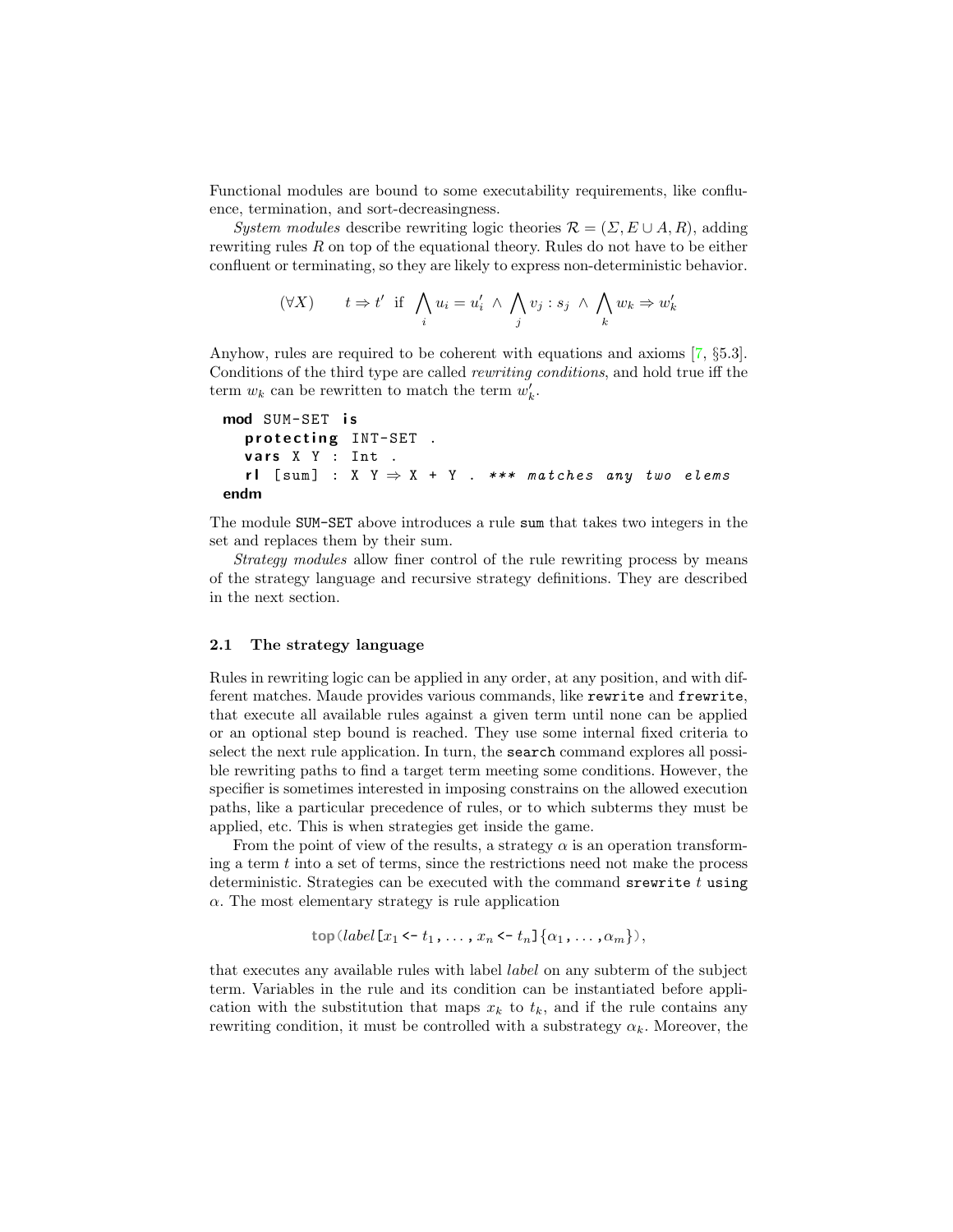optional top modifier restricts the application of the rule to the top of the subject term. A more powerful tool for selecting where to apply a strategy is the matchrew operator

```
matchrew P(x_1, \ldots, x_n) s.t. C by x_1 using \alpha_1 , \ldots , x_n using \alpha_n
```
It matches the pattern  $P$  on top of the subject term, and for each match satisfying the condition C, the subterms corresponding to  $x_1, \ldots, x_n$  are rewritten using  $\alpha_1, \ldots, \alpha_n$ , and reassembled again. The operator name can be prefixed by a or x to match anywhere within the term or modulo structural axioms. Similar format follow the tests **match**  $P$  s.t.  $C$ , to check if  $P$  matches the subject term and satisfies C. Regular expressions are included in the strategy language by means of the alternation  $\alpha | \beta$ , the concatenation  $\alpha$ ;  $\beta$ , the Kleene star  $\alpha^*$ , and the constants **idle** and **fail.** A conditional strategy  $\alpha$ ?  $\beta$  :  $\gamma$  is also available. It executes  $\alpha$  and then  $\beta$  on its results, but if  $\alpha$  does not produce any, it applies  $\gamma$ to the initial term.

The last ingredient of the strategy language are potentially recursive named strategies. These strategies are defined in strategy modules, which have the form smod M is ... endsm and contain:

- Strategy declarations strat sname : T1 ... Tn  $\&$  T, which state their parameter types  $T_1$  to  $T_n$ , and the type T of the subject terms the strategy will be applied to.
- Strategy definitions **sd** sname  $(t_1, \ldots, t_n)$  :=  $\alpha$ . The free variables in the right-hand side strategy expression  $\alpha$  must be included in the terms  $t_1$  to  $t_n$ . Conditional strategy definitions, introduced by csd, are available too, and impose conditions as in regular equations. A named strategy can be given any number of strategy definitions, and all definitions whose left-hand side matches the call term will be executed.

Now, we will illustrate all the different strategy constructors described above with a very simple example. Consider the following system module:

```
mod SIMPLE is
   sort Term.
  ops a b c d : \rightarrow Term [ctor].
  op f : Term \rightarrow Term [ctor] .
  op g : \texttt{Term Term} \rightarrow \texttt{Term [ctor]}.
   vars X Y : Term .
   r l [ab] : a \Rightarrow b . r l [ac] : a \Rightarrow c .
   r l [bc] : b \Rightarrow c . r l [pf] : f(X) \Rightarrow X .
   rl [ad] : f(a) \Rightarrow d.
endm
```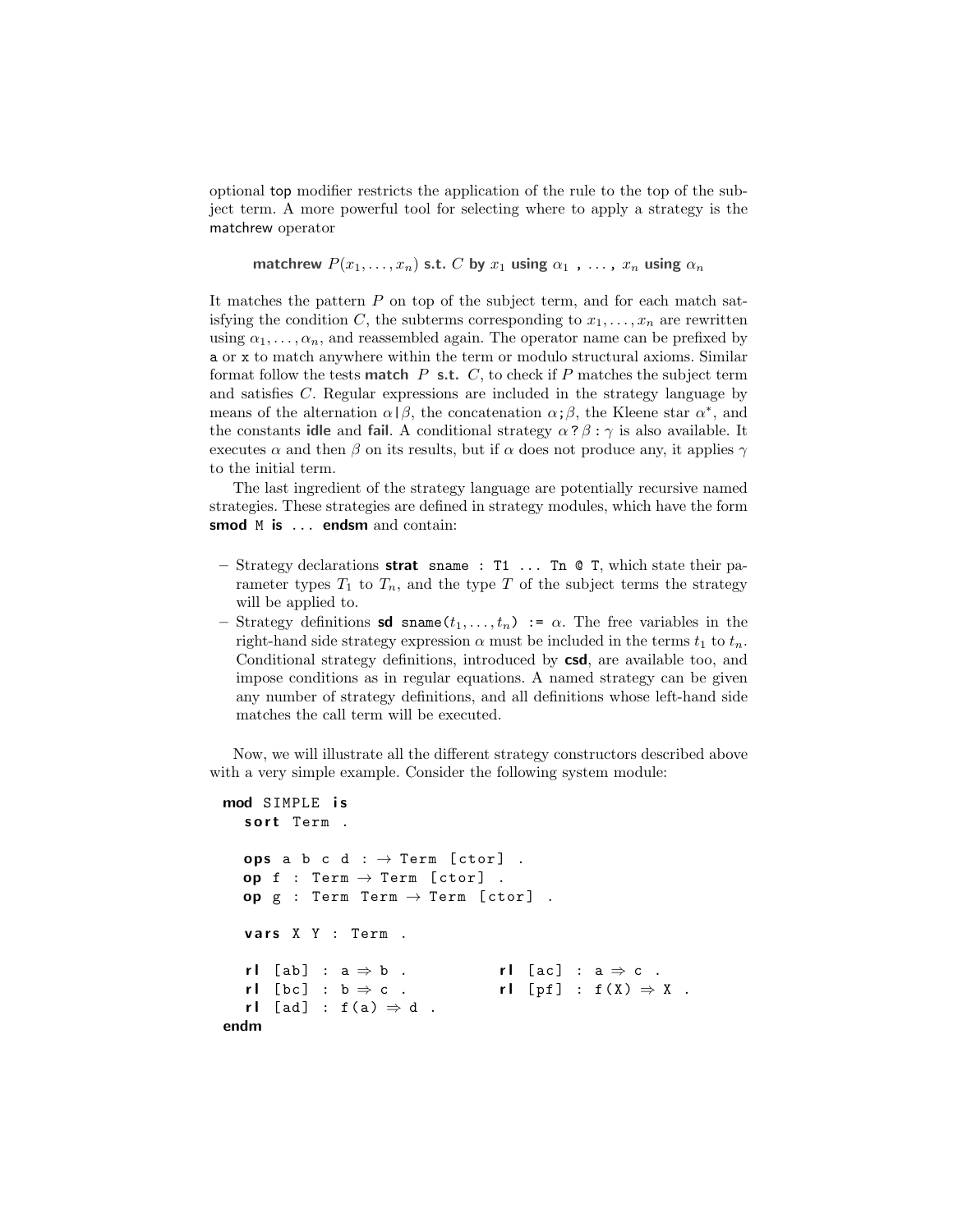The SIMPLE module defines some constants and functions to build terms, and various rules that transform them. For example, we can apply the pf rule to the term  $f(g(f(a), b))$  by means of the srewrite command, whose initial keyword can be abbreviated to srew:

```
Maude> srew f(g(f(a), b)) using pf.
Solution 1
result Term: g(f(a), b)Solution 2
result Term: f(g(a, b))No more solutions .
Maude > srew f(g(f(a), b)) using pf [T < -a].
Solution 1
result Term: f(g(a, b))
```

```
No more solutions .
```
Notice that all possible rewrites are returned as different solutions. In the first case, the rule can be applied both to the first and to the second occurrence of f. However, in the second case, the initial substitution restricts its application to the subterm  $f(a)$ . Using the strategy **top(pf)** instead, **pf** is only applied on top and only  $g(f(a), b)$  is obtained. Finer precision on where to apply a strategy can be achieved by the subterm rewriting operator. For example, **matchrew**  $g(X, Y)$  by X using pf restricts the application to the first argument of  $g$ . Then  $g(f(b), f(c))$  rewrites only to  $g(b, f(c))$ . Moreover, multiple subterms can be rewritten in parallel by strategies like

amatchrew  $g(X, Y)$  by X using pf, Y using bc,

which transforms the initial term  $f(g(f(a), b))$  in  $f(g(a, c))$ .

Once we are able to apply strategies to particular subterms, we need regular expressions to compose rewriting sequences. If we rewrite  $g(a, b)$  by the concatenation ab ; bc, we obtain  $g(c, b)$  and  $g(b, c)$ , since the rule bc has been applied after ab, at the same or at a different position. Instead, when executing the alternation ab | bc, only one of these is applied, and we get  $g(b, b)$  and  $g(a, c)$  as solutions. Finally, the iteration  $pf*$  applies pf zero or more times consecutively, so it rewrites  $f(f(a))$  to  $f(f(a))$ ,  $f(a)$ , and a.

Other useful resources are the tests like **match**  $g(X, Y)$  s.t.  $X \neq Y$ . It does not produce any solution for  $g(a, a)$ , but for  $g(a, b)$ , the solution is the term itself. Tests easily combine with conditionals. For example, the strategy match  $f(X)$  ? ab : bc applies ab if the subject term top symbol is an f, and otherwise executes bc. Then,  $f(a)$  rewrites to  $f(b)$ , b to c, and no solution is produced for a. However, conditionals can be used with any strategy as condition, as we will see soon and throughout the paper.

Finally, to define named and recursive strategies, we need to write strategy modules like the following: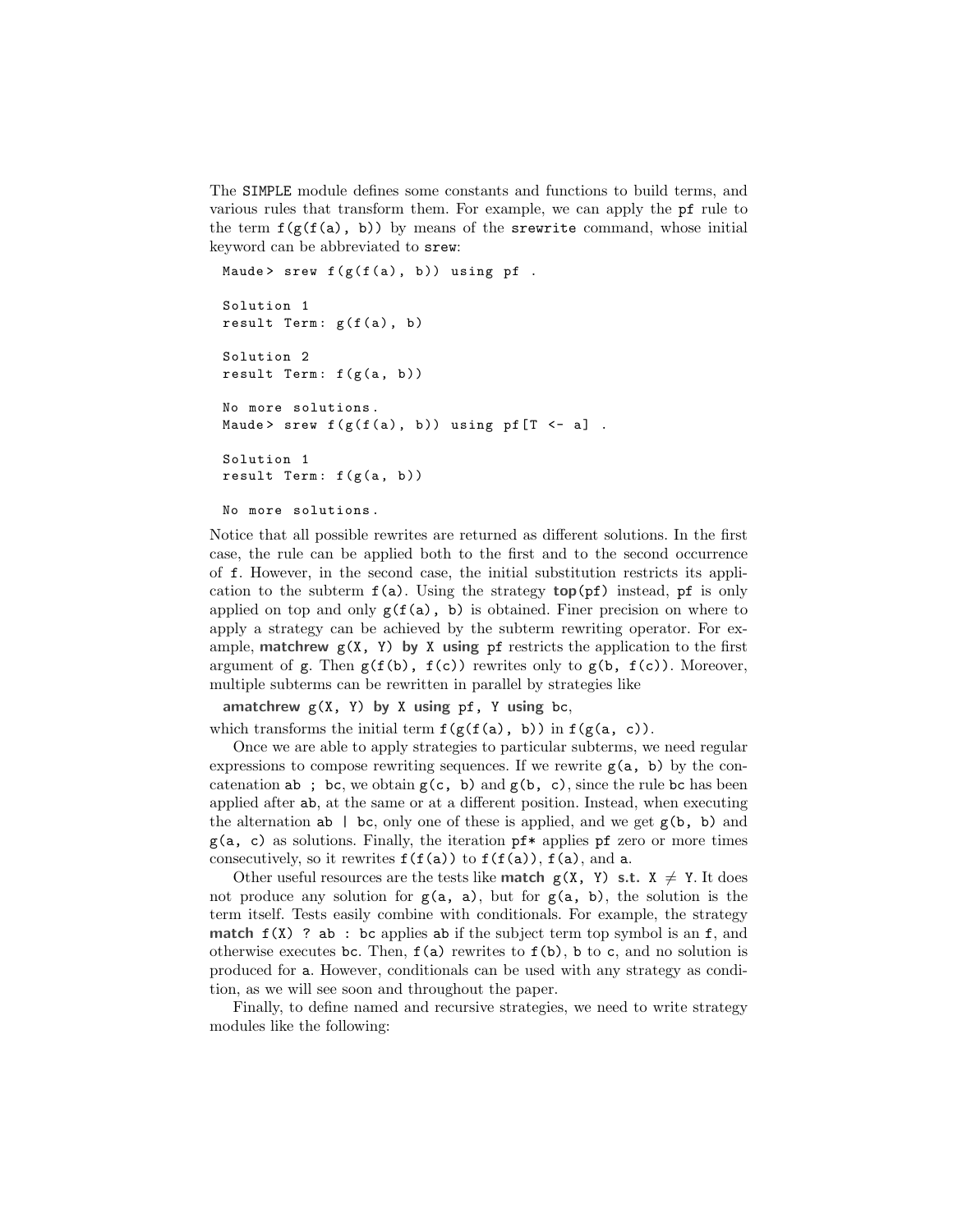```
smod SIMPLE-STRAT is
  protecting SIMPLE . *** controls SIMPLE
  strat rewrite @ Term .
  sd rewrite := all ? rewrite : idle .
endsm
```
where all is a built-in constant that executes any available rule. In this case, it can be seen as equivalent to  $ab \mid ac \mid bc \mid pf \mid ad$ . Hence, the strategy rewrite applies any rule until no more rules can be applied, as the usual rewrite command does. Running this strategy for the term  $g(f(a), f(b))$  we obtain:

```
Maude> srew g(f(a), f(b)) using rewrite.
Solution 1
result Term: g(d, c)Solution 2
result Term: g(c, c)No more solutions .
```
In Figure 1, the strategy language semantics is described in brief. Apart from the initial term, the semantic function  $[\![\alpha]\!] : (X \to T_{\Sigma/E}) \times T_{\Sigma/E} \to \mathcal{P}(T_{\Sigma/E})$ receives a substitution by way of variable environment, because function calls and matchrews bind variables. The semantics of the strategy definitions  $\delta$  is calculated as a fixed point of a continuous operator, and here  $\Delta(s, t_1 \cdots t_n)$  refers to the set of strategy definitions for sl whose left-hand side matches  $t_1, \ldots, t_n$ , along with the corresponding substitution  $\sigma$ .

#### 2.2 Parameterization

Parameterization is achieved using three basic building blocks: theories, views, and parameterized modules  $[6,7]$ . A parameterized module is a usual module taking a set of formal parameters, bound to some theories.

```
mod NAME{X1 :: TH1, ..., XN :: THN} is ... endm.
```
A theory declares the interface, the syntactic and semantic requirements, the actual parameter must respect. Each module type (functional, system, strategy) has its theory counterpart. They are structurally identical, but theories are not required to fulfill the executability properties of a module. Module parameters can only be bound to theories of their type or simpler types. Finally, a view is the way to express how a module honors a theory, mapping each sort, operator, and strategy declared in the theory to the actual value in the module. Then, views are used to instantiate parameterized modules.

As an example, the most basic predefined theory is TRIV, which declares a single sort.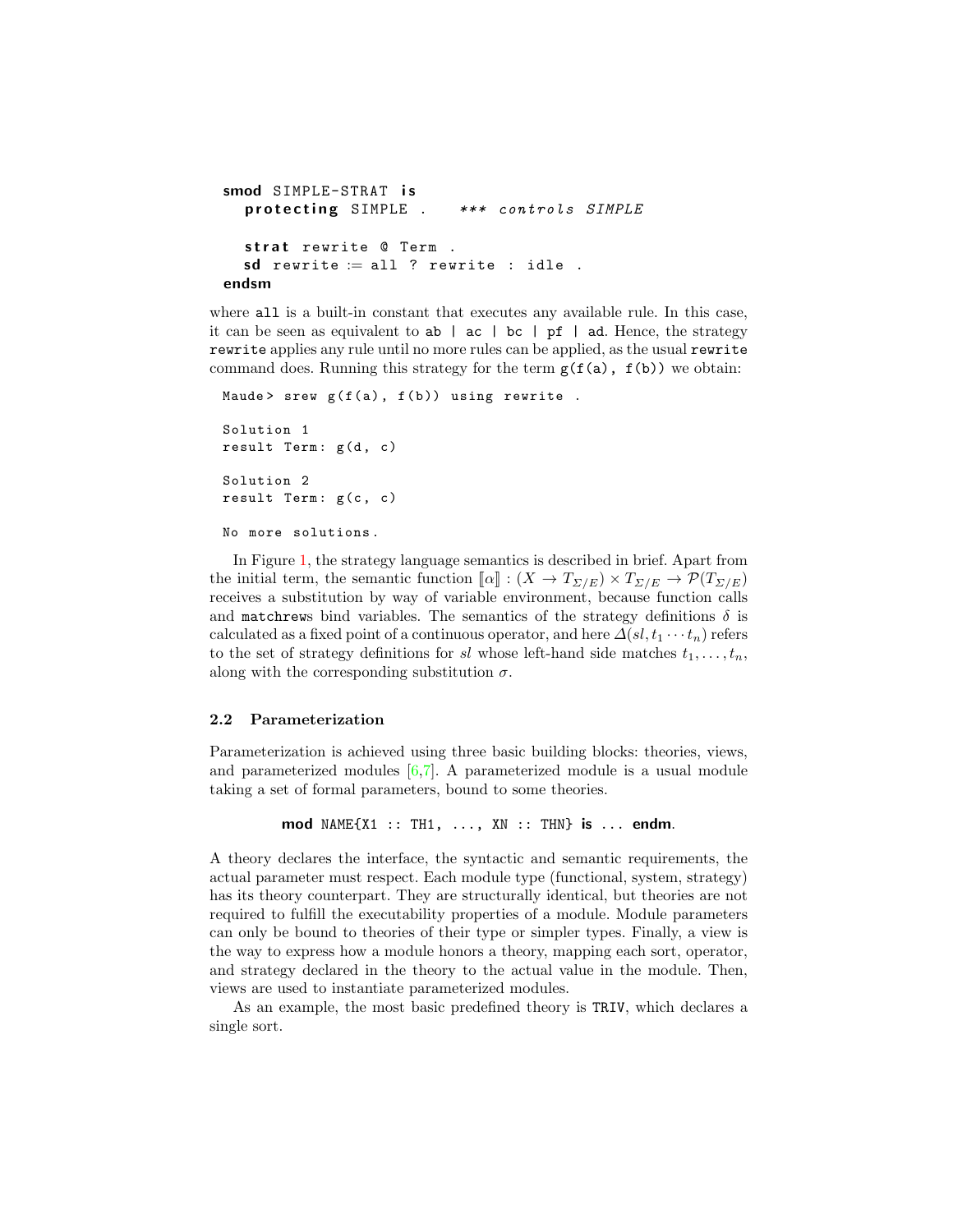

Fig. 1. Strategic set-theoretic semantics definitions

fth TRIV is sort Elt. endfth

The module NAT can be viewed as a TRIV:

```
view Nat from TRIV to NAT is
  sort Elt to Nat .
```

```
endv
```
Then, the view Nat can be used to instantiate modules like lists LIST{Nat}, sets  $SET\{Nat\}, \ldots$ . Module instantiation is based on the pushout along a view:



A simplified version of the LIST module is the following:

```
fmod LIST{X} :: TRIV} is
  sort List.
  subsort X$Elt < List .
  op nil : \rightarrow List [ctor].
  op \Box : List List \rightarrow List [ctor assoc id: nil] .
endfm
```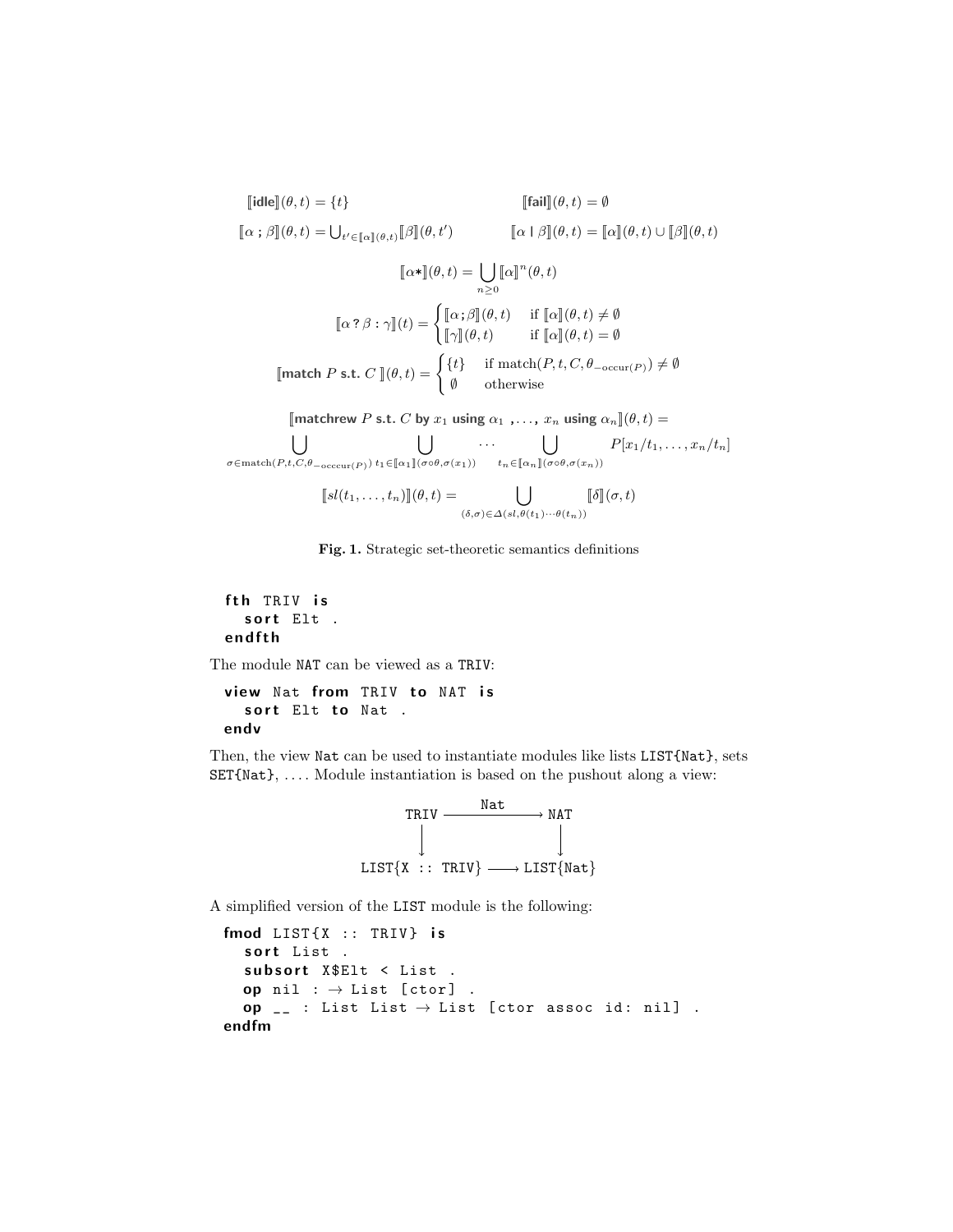Inside parameterized modules, sorts coming from theories are accessed by prefixing their names by their parameter name followed by a \$ sign. Operators and strategies retain their names as in the parameter theory. The Maude standard prelude includes some general theories like TRIV, TOTAL-PREORDER, STRICT-WEAK-ORDER, . . . , and many views from the standard data types to those theories  $[6,7]$ .

#### 3 An introductory example

A simple example of parameterized control is the generic backtracking scheme.



The abstract backtracking problem is specified in two nested theories, the first proclaims the functional requirements, and the second extends it with the strategic ones. They require a State sort for states, and a strategy expand to rewrite a state to any of its direct successors, non-deterministically. We admit that the generated successors may not be valid, so we require a predicate isOk to test them, and also a predicate isSolution to determine whether a given state is already a solution.

```
fth BT-ELEMS-BASE is
  protecting BOOL.
  sort State.
  op isOk : State \rightarrow Bool.
  op isSolution : State \rightarrow Bool.
endfth
sth BT-ELEMS is
  including BT-ELEMS-BASE.
  strat expand @ State .
endsth
```
Then, a parameterized module BT-STRAT, given the specification of the problem following BT-ELEMS, defines a strategy solve for executing the backtracking algorithm. This is the following module, where parameters are highlighted in italics.

```
smod BT-STRAT{X :: BT-ELEMS} is
  strat solve @ X$State .
  var S : X$State.sd solve := (match S s.t. isSolution(S)) ? idle
       : (expand ; match S s.t. isDk(S) ; solve).
endsm
```
The solve strategy is recursive. It concludes successfully when it finds a solution. Otherwise, it applies the strategy expand to obtain a successor, tests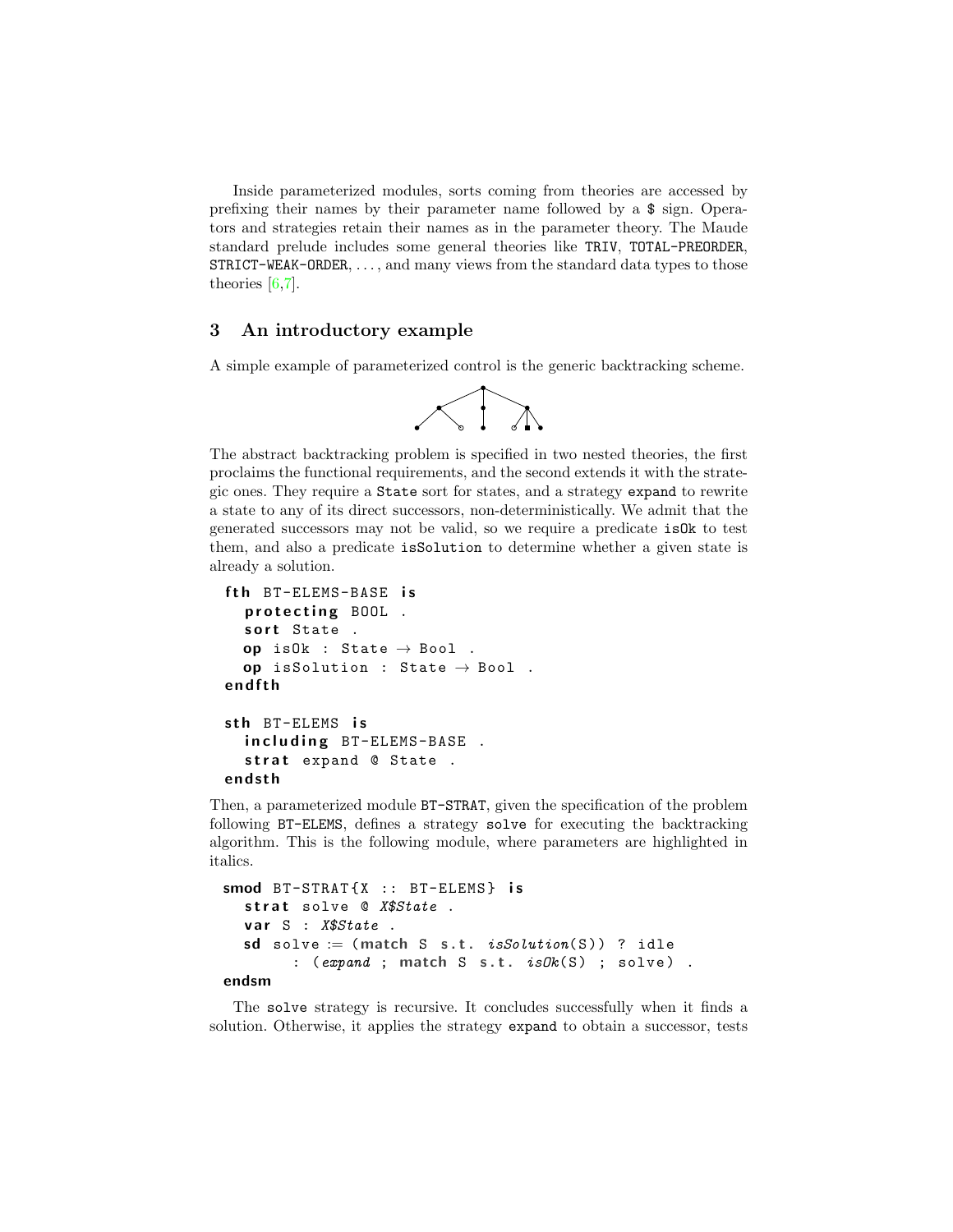whether it is valid, and iterates the process by a recursive call. Rewriting paths are discarded either when a successor not satisfying isOk is reached or when the expand strategy does not provide any successor. Indeed, each result of the expand strategy opens a new branch of the execution tree.

Although we call it backtracking, the strategy is abstract enough to be interpreted or executed otherwise, depending on the order in which the branches are explored. For backtracking, we understand a depth-first exploration, going backwards to try another branch when the current one has been exhausted without finding a solution. However, the default strategy rewriting implementation obeys a fair scheduling, which combines depth and breadth-first search. Here, the fair execution policy will usually require more time and memory usage than a real backtracking.

The generic algorithm is useless without actual instances. They can be specified in separate modules or files, but finally they have to fit in the frame of an abstract backtracking problem by means of a view from BT-ELEMS. The following module specifies the search for a Hamiltonian cycle in a graph, i.e. a cycle visiting every vertex of the graph only once.

```
mod HAMILTONIAN is
 protecting LIST{Nat}.
 sorts Edge Adjacency Graph.
 subsort Edge < Adjacency.
 op e : Nat Nat \rightarrow Edge [ctor comm]
 op nil : \rightarrow Adjacency [ctor] .
 op \t- : Adjacency Adjacency \rightarrow Adjacency
                             [ctor assoc comm id: nil] .
 op noCross : List{Nat} \rightarrow Bool.
 vars K L N V : Nat .
 vars P Q R : List{Nat}var As : Adjacency.
 eq noCross (P K Q K R) = false.
 eq n \circ C \text{ross} (P) = true [owise].
 op graph : Nat Adjacency List {Nat} \rightarrow Graph [ctor] .
 op isOk : Graph \rightarrow Bool .
 op isSolution : Graph \rightarrow Bool.
 eq isSolution (graph (N, As, V P V)) = N = size (V P).
 eq isSolution (G: Graph) = false [owise]
 eq isOk(graph(N, As, V P V)) = noCross(V P)eq isOk (graph(N, As, P)) = noCross(P) [owise].
 r! [next] : graph (N, e(V, K) As, P V)\Rightarrow graph (N, As, P V K).
```
#### endm

The module defines Graph, including both the graph and the current path, which can be extended up to a Hamiltonian cycle using the rule next whenever possible. Finally, as we said, the problem has to be presented as a backtracking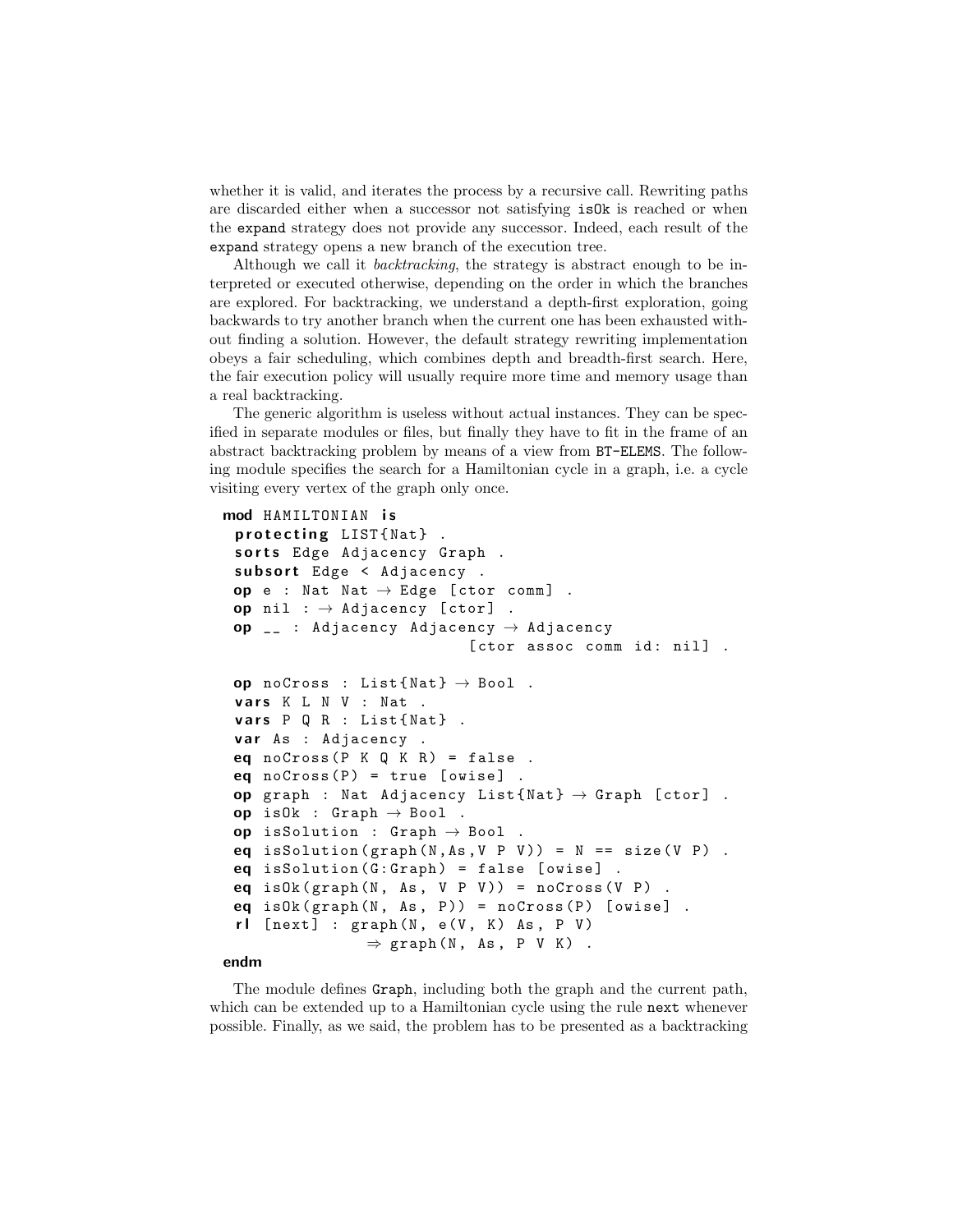instance using a view. Identity mappings do not need to be written, but we have included them to illustrate the syntax.

```
view HamiltonianBT from BT-ELEMS to HAMILTONIAN is
  sort State to Graph.
  op isOk to isOk .
  op isSolution to isSolution .
  strat expand to-expr next.
endv
```
This instance is specially simple, the expand strategy has been defined inline as the next rule. In general, more elaborated strategies can be defined in a strategy module. In that case, the strategy module must be the to part of the view and the strategy is mapped by strat expand to sname. This can be seen in other examples available in the webpage [15] like the labyrinth escape problem, the *n*-queens problem, the graph  $m$ -coloring problem, etc.

A refinement of backtracking is branch and bound. This algorithmic technique was also programmed with parameterized strategies. Its problem specification, its theories, include richer functional and strategic requirements, so we do not describe them here. In this case, we cannot use an expand strategy that nondeterministically evolves to a successor, we need to examine them all to decide which to explore first according to the rank function. Hence, we have experimented with multiple approaches using different problem signatures. These can also be downloaded from [15].

#### 4 The simplex algorithm

The simplex method  $[14]$  is a well-known algorithm for solving linear programming problems, i.e. for finding solutions that maximize (or minimize) a linear functional subject to some linear constraints.

```
\max/\min c_1 x_1 + \cdots + c_n x_na_{11}x_1 + \cdots + a_{1n}x_n \leq b_1a_{21}x_1 + \cdots + a_{2n}x_n = b_2a_{31}x_1 + \cdots + a_{3n}x_n > b_3x_1, \ldots, x_n \geq 0
```
Formulated by George Dantzig in the late 1940s, it has had many industrial applications. Here we present an executable linear programming solver written in Maude using this method. The various non-deterministic steps are controlled by strategies, which are configurable through parameterization.

Figure 2 shows all the specification modules. LINPROG includes some basic definitions of linear algebra (polynomials, inequalities, ..., and operations on them), as well as linear programming problems. Then, SIMPLEX-TABLE defines the simplex tables (the state of the algorithm) and some operations to obtain information and modify them. At the rule level, SIMPLEX-CONSTR defines how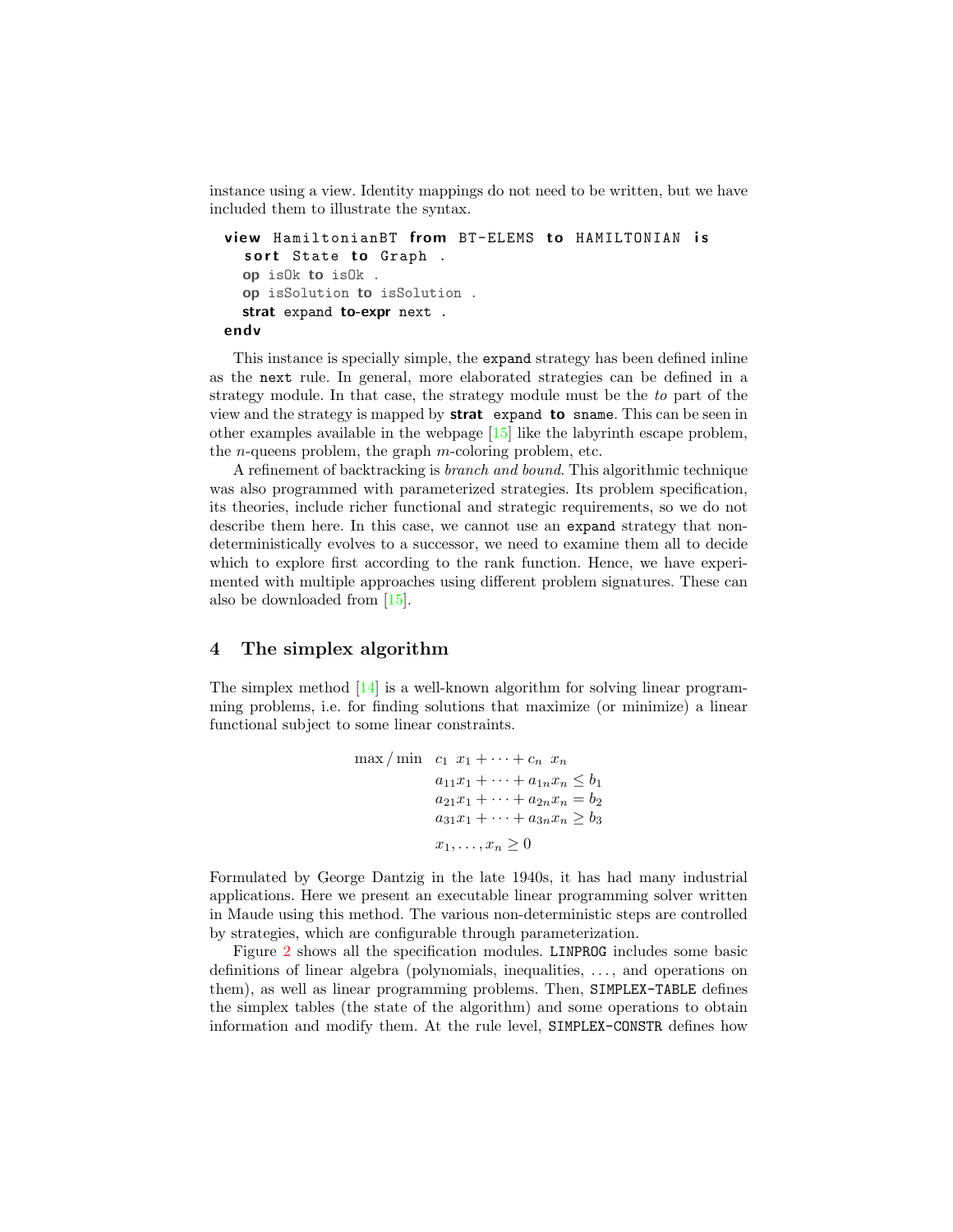

Fig. 2. Module structure for the simplex algorithm specification

to build a table from a linear programming problem, and SIMPLEX-EXECUTION provides the rules for the different actions of the simplex method. The most important is pivot, which changes the algorithm basis

```
crl [pivot] : Table \Rightarrow pivot (Table, Ve, Vl) if
                    Ve, R := enterVars (Table) \landVl, S := \text{leavesVars}(\text{Table}, \text{Ve})
```
This rule is non-deterministic because Ve and V1 can be chosen among different alternatives. Pivoting carelessly may even lead to cycles, so that the algorithm may not terminate. Fortunately, there are different cycle prevention techniques to avoid non-termination. The more common ones are the Bland rule and the lexicographic rule. These rules (or any other) can be switched by means of parameterization.

The global solving process starts with a linear programming problem. The first stage is the generation of the simplex table, a non-deterministic process which produces equivalent tables up to renaming. So, we will concentrate on the second stage, the simplex method itself.

```
sd solve := makeTable ; simplex .
sd simplex := step ? simplex : idle .
sd step := (unbounded | finish | phase2 | unfeas)
            or-else pivotingStrat.
```
The simplex strategy executes a simplex step until no more can be applied. Each step first applies some rules that transform the table in some specific situations: unbounded detects when the problem is unbounded and transforms the table in a description of the beam of infinite improvement, and finish detects when the problem is already solved and presents the solution in a more readable form. The other rules are related to the two phases method, which may be sometimes needed to find an initial feasible solution of the linear system: unfeas signals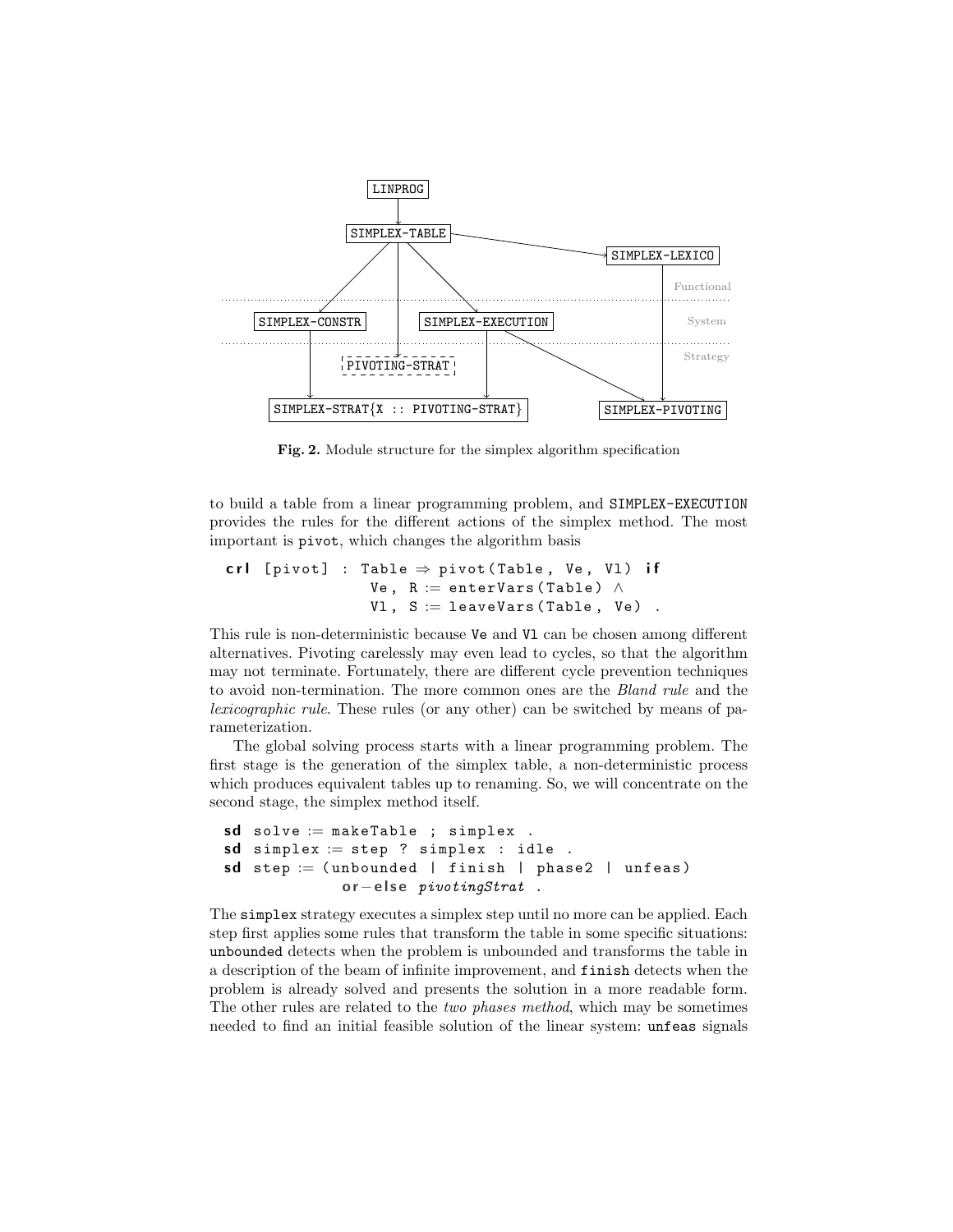that the problem is unfeasible; and phase2 transforms the table to a usual table whenever possible. Finally, if none of these (cheaper and concluding) rules can be applied, the pivoting strategy pivotingStrat is applied. This is the parameter of the SIMPLEX-STRAT module, provided by the theory PIVOTING-STRAT, which declares a single strategy without parameters applicable to the simplex table sort. For instance, the Bland rule is specified in SIMPLEX-PIVOTING with the following strategy

```
sd bland := matchrew T s.t.
                Ve := minVar (enterVars (T)) \landVI := minVar( leavesVarS(T, Ve))by T using pivot[Ve \leftarrow Ve, VI \leftarrow VI].
```
where  $minVar$  equationally computes the minimum variable within a set (a total order < is defined on them). A view Bland from PIVOTING-STRAT to SIMPLEX-PIVOTING, mapping pivotingStrat to bland, is then used to instantiate SIMPLEX-STRAT.

#### 4.1 Parameterized analysis

A natural analysis of parameterized systems is the comparison of the behavior of their multiple instances, which can be executed or simulated, looking at the execution time, the number of rewriting steps, or the memory requirements. More essential properties can be inspected by tracing the state of the system while running the simulation. Strategies are a useful tool for that purpose. Apart from this, parameterized modules can be analyzed with specific tools like the Maude model checker.

For the simplex method, we have compared the performance of two pivoting strategies and free rewriting in terms of time and number of rewrites, against a linear programming exercises set. Since these properties depend on the actual Maude implementation, we also consider an intrinsic property of the algorithm: the number of iterations or pivoting steps until a solution is found. To obtain this attribute, we count the number of pivot rule executions with the aid of a parameterized analyzer module that maintains a pair watch(T, N) of a simplex table and a counter, applies the rules to the table using matchrew, and updates the counter accordingly. This can be compared with the unrestricted better case and worst case number of iterations, which can be calculated using strategies too.

|                              | Free | Bland | Lexicographic |
|------------------------------|------|-------|---------------|
| Iterations above better case | 2.05 | 2.05  | 1.47          |
| Number of rewrites           | 4246 | 5195  | 5191          |
| Time (ms)                    | 1.84 | 2.29  | 22            |

We observe that the lexicographic rule reduces the mean number of iterations, but since its decisions require more computations, its performance is similar to Bland's. The free strategy, executing the rules at the discretion of the Maude rewriting engine, performs quite well.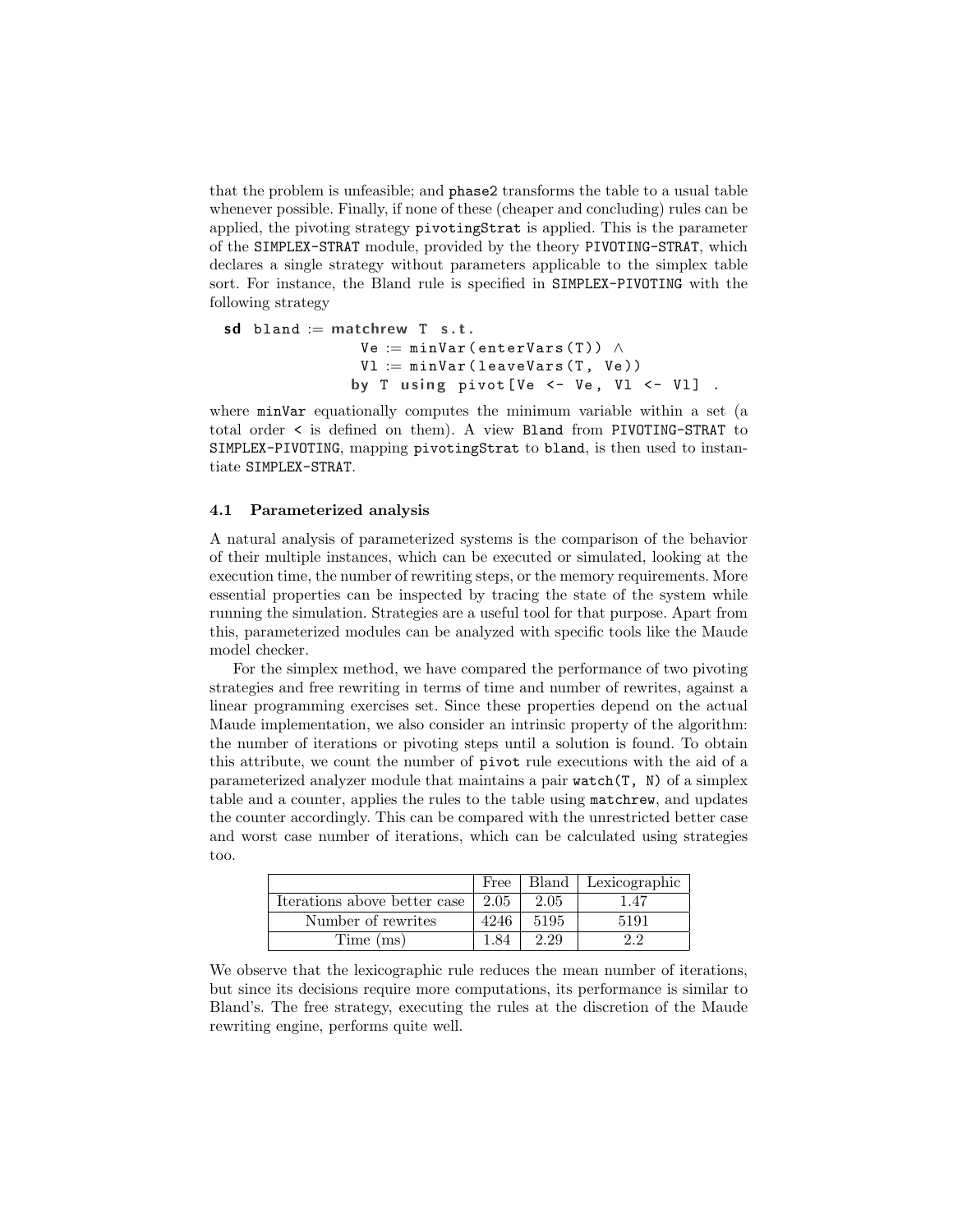Regarding auxiliary tools, we have applied an experimental prototype of a strategy-aware model checker. Thanks to it, we can check whether the algorithm following a given strategy, for a fixed example, may cycle or not. Predictably, no example cycles with the Bland and lexicographic rules, but some do with free rewriting.

#### 5 The  $λ$ -calculus

The  $\lambda$ -calculus can be easily expressed and executed in Maude [10].  $\beta$ -reduction is the single rule of the rewriting system, so a term can be reduced by simply using the rewrite and search commands.

```
subsort Var < LambdaTerm .
op \setminus ... : Var LambdaTerm \rightarrow LambdaTerm [ctor] .
op \Box : LambdaTerm LambdaTerm \rightarrow LambdaTerm [ctor] .
rl [beta] : (\{ x \in M) \mid N \Rightarrow \text{subst}(M, x, N) \}.
```
However, which  $\beta$ -redex is reduced first is an important choice. Some reduction paths may not terminate while others reach an irreducible term, even though this is unique by the Church-Rosser property. The normalization theorem says that reducing the leftmost outermost redex first guarantees finding a normal form in case it exists.

$$
(KI)\Omega \xrightarrow{\qquad} (KI)\Omega \otimes \qquad K = \lambda x.(\lambda y.x)
$$
  
\n
$$
I = \lambda x.x
$$
  
\n
$$
\Omega = (\lambda x.xx)(\lambda x.xx)
$$

We allow selecting which strategy step to use for a single reduction step and, using a parameterized module, we define a strategy that reduces the term to an irreducible form, if any.

```
strat reduce @ LambdaTerm .
sd reduce := step :.
```
The operator  $\alpha$ ! executes  $\alpha$  until it cannot be further applied. The different implemented strategies for a single reduction are:

– Applicative order (inner rightmost redex first)

```
sd applicative :=matchrew \setminus x. M by M using applicative
  | matchrew M N by N using applicative
      or-else matchrew M N by M using applicative
      or-else top (beta).
```
– Normalizing strategy (outer leftmost redex first)

```
sd normal := matchrew \setminus x. M by M using normal
  | top ( beta )
      or-else matchrew M N by M using normal
      or-else matchrew M N by N using normal .
```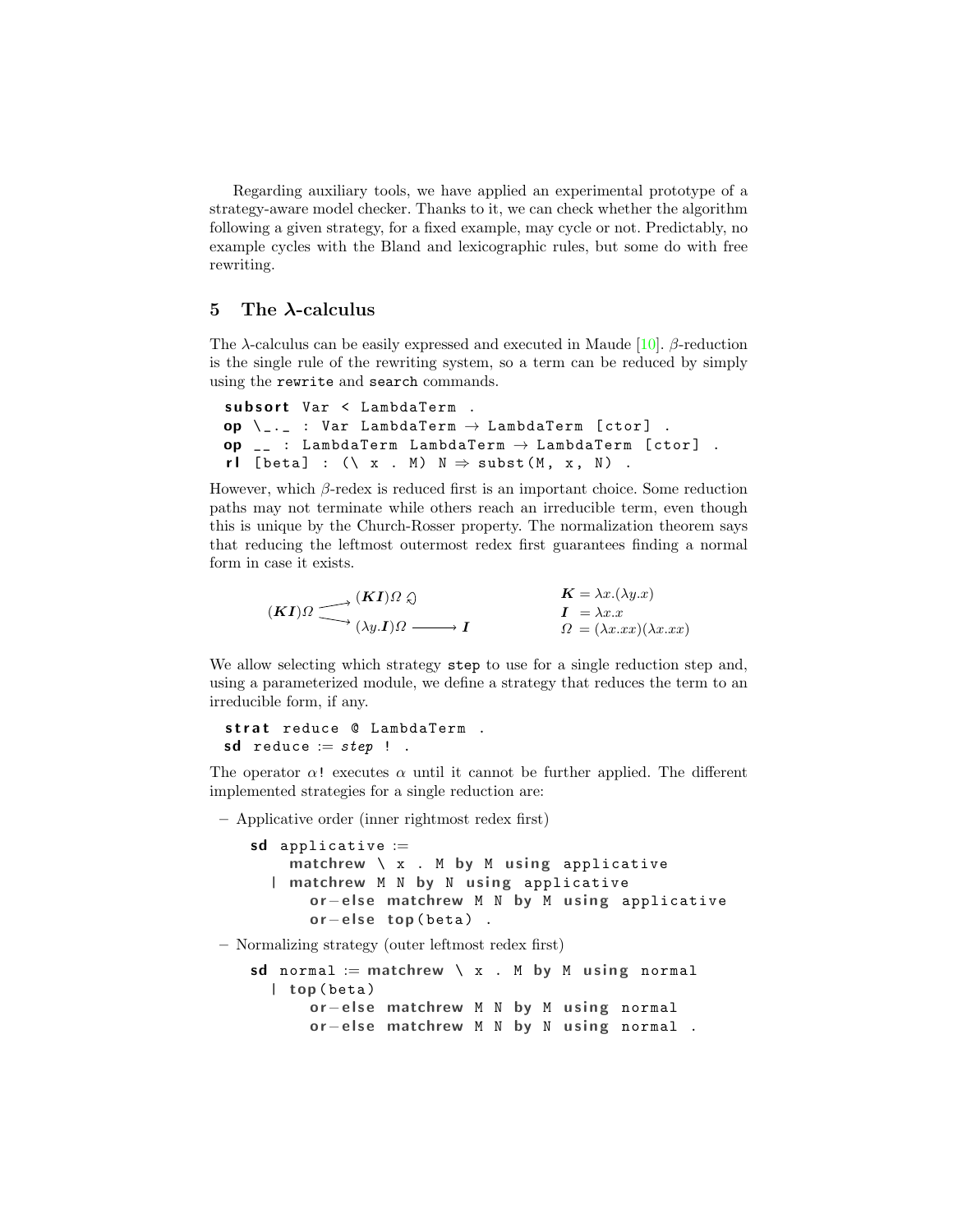– By name (normalizing but no reduction inside abstraction)

```
sd byname := top (beta)
  or-else matchrew M N by M using byname
  or-else matchrew M N by N using byname
```
– By value (only outermost redex and when argument is value)

```
sd byvalue := (match (\forall x \dots M) z
  | match (\{ x \dots M) \ (\{ y \dots N) \}; top (beta).
```
For example, srew (K I) Omega using applicative does not finish, but srew (K I) Omega using normal produces  $\setminus x$ . x as a result. Moreover, depending on the reduction strategy, we obtain different canonical forms. From (K z) t we get z using all strategies but byvalue, whose canonical form is the term unchanged.

#### 6 Semantics of programming languages

The semantics of programming languages is an interesting field to apply both strategies [4] and parameterization. The Maude implementation of Eden [9], a concurrent language based on Haskell, can be cited as example. The general idea is that strategies control the execution process and can be used to tweak some semantic choices, and see how alternatives perform. Here we describe a simpler example, the *Recursion equations* (REC) language [17, Chapter 9].

A REC program consists of a closed integer expression to evaluate and a set of integer function definitions of the form  $f(x_1, \ldots, x_{a_f}) = \langle exp \rangle$ . Expressions contain integer constants, sums, products, subtractions, conditionals, and calls to any defined function. Hence, functions can be recursive and mutually recursive. An organized set of modules (see Figure 3) specifies the representation of REC programs and its basic rules:

```
rl [apply] : Q(Args) \Rightarrow apply(find(Q, Defs), Args)[nonexec] .
crl [cond] : if C then E else F \Rightarrowif C = 0 then E else F fi if C : Int .
```
The rule apply replaces a function call Q(Args) by its definition according to the list of definitions Defs, substituting its variables by the call arguments using the equational function apply. This rule is not directly executable since Defs, absent in the left-hand side, must be provided from the context in the application strategy substitution, as we will see. Rule cond resolves a conditional when its condition expression has already been reduced to an integer. In any other case, integer expressions are reduced equationally, since the REC expressions sort RecExpr has been defined as an extension of the built-in sort Int. REC programs are executed following a reduce strategy that receives a list of function definitions as an argument. It is parameterized by a strategy st that is intended to expand function calls, and which we will later instantiate with byvalue and byname alternatives.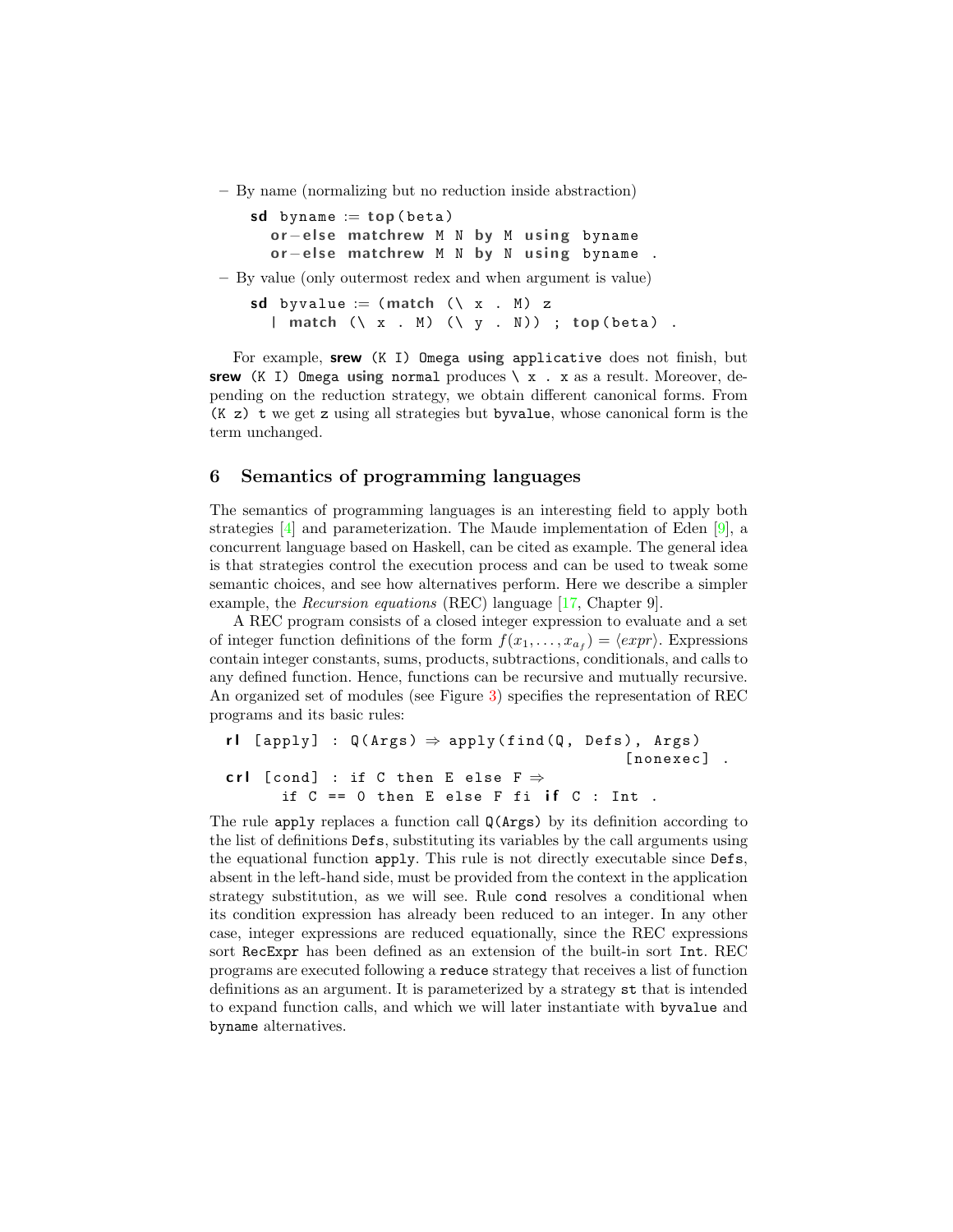

Fig. 3. Module structure for the REC language specification

```
smod REC-MAIN{X :: REC-STRATEGY} is
  strat reduce : List { FunctionDef } @ RecExpr .
  var FL : List { FunctionDef } .
  sd reduce (FL) := (cond or-else st (FL)) ! .
endsm
```
According to the reduce definition, conditionals and calls are reduced as long as possible, but conditionals are reduced first. This is convenient, since function calls may appear anywhere inside the integer expression, and a simple recursive example like the factorial

eq factorial =  $'f('n) := if 'n then 1$ else 'n  $*$  'f ('n-1).

shows that expanding calls anywhere is problematic. In effect, the precedence of cond avoids the non-terminating reduction

```
'f(0) \rightarrow<sub>st</sub> if 0 then 1 else 0 * 'f(-1)
       \rightarrow_{st} if 0 then 1 else 0 * (if -1 then 0 else 'f(-2)) ...
```
Still, this is not enough when evaluating terms like  $f('f(0))$ . So, in general, we must ensure not to reduce conditional branches until the condition is solved, no matter if calling by value or by name. To make strategies aware of these precautions while saving code, we will take advantage of strategy parameterization too: we define an additional parameterized module STRAT-EXTENSION that extends a strategy facing function calls st to a strategy xst that applies the reduction step to any program term, but reducing conditions first.

```
smod STRAT-EXTENSION{X :: REC-STRATEGY} is
 strat xst : List { FunctionDef } @ RecExpr .
 vars E F G : RecExpr .
```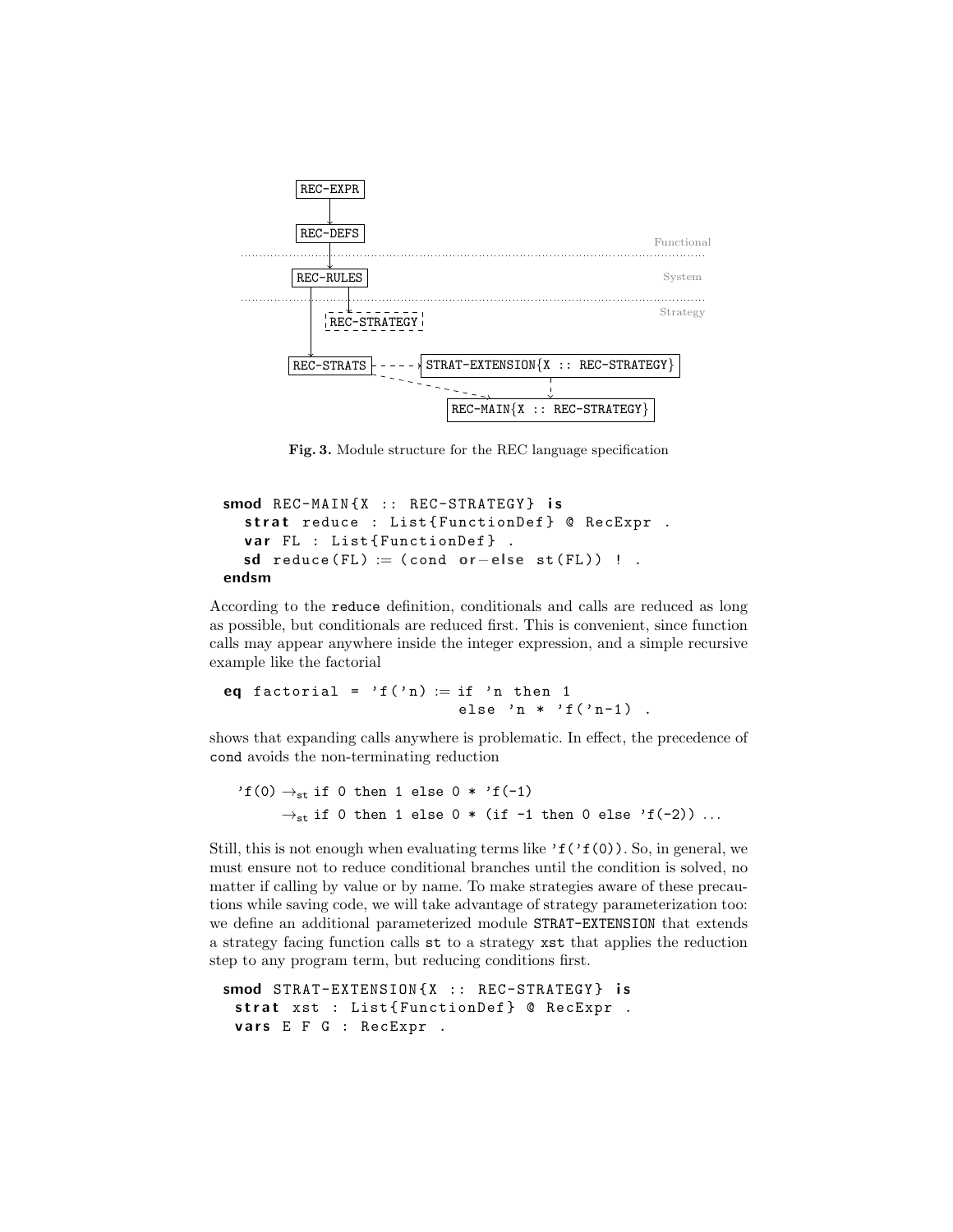```
var FL : List { Function Def }.
sd xst (FL) := st (FL)
 | matchrew E + F by E using xst (FL)
     or-else matchrew E + F by F using xst (FL)
 | matchrew E * F by E using xst (FL)
     or-else matchrew E * F by F using xst (FL)
 | (matchrew E - F by E using xst(FL))
     or-else matchrew E - F by F using xst (FL)
 | matchrew if E then F else G by E using xst (FL) .
```
endsm

Now, the strategy extension is a reusable component that can be used to define the alternative strategies succinctly, avoiding boilerplate code. First, we instantiate STRAT-EXTENSION with views for byname and byvalue, defined in REC-STRATS, to obtain the extended strategies. Then, we instantiate REC-MAIN with new views from REC-STRATEGY to the instantiated modules, mapping st to the extended strategies. On the contrary, the strategy free applies reduction carelessly and anywhere, so it instantiates REC-MAIN directly.

```
sd free (FL) := apply [Defs \leq FL]
sd byname (FL) := top (apply [Defs < - FL]).
sd byvalue (FL) := (matchrew E, NeArgsby E using byvalue (FL))
          or-else matchrew E, NeArgs
                   by NeArgs using byvalue (FL)
     | (matchrew Q (Args) by Args using byvalue (FL))
        or-else top (apply [Defs <- FL])
```
The FL parameter must be filled with the program function definitions. For example, with the Ackermann function defined below we execute

srew  $1 + \lambda(2, 3)$  using reduce(ackermann).

and obtain 10.

eq ackermann =  $'A('m, 'n) := if 'm then 'n + 1 else$ (if 'n then  $A('m - 1, 1)$ else  $'A('m - 1, 'A('m, 'n - 1)))$ . eq nameonly =  $('f('x)) := 'f('x) + 1) ('g('x) := 7)$ .

The differences between call by value and call by name are appreciated with the nameonly example, since  $g(f(0))$  will be evaluated to 7 by name while it will never finish by value.

### 7 Conclusions

Rewriting strategies are a useful tool in the description of concurrent and logical systems, in accordance with the *separation of concerns* principle. A stratified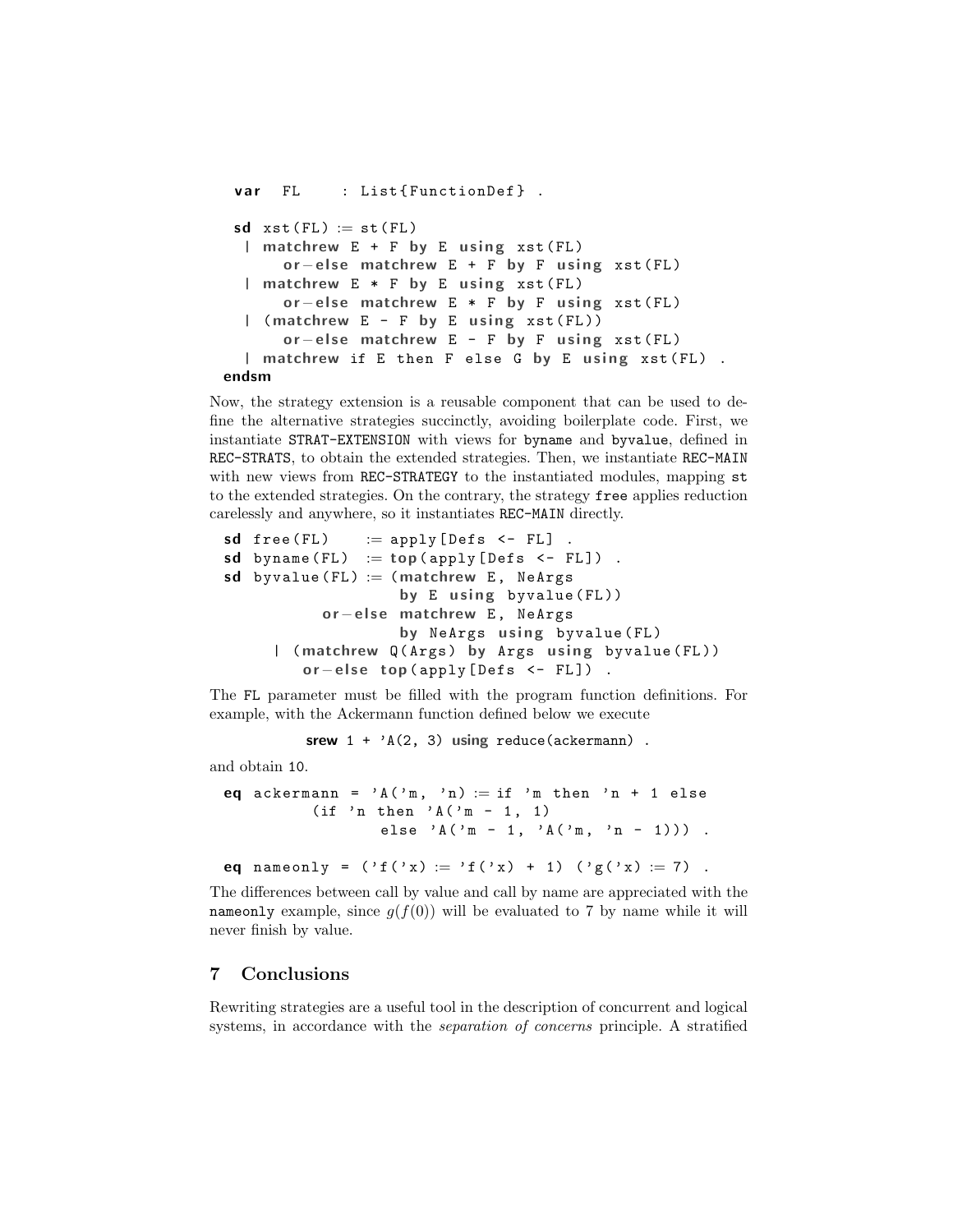specification of rules and its global control allows discharging the functional and rule levels of improper complexity, and makes the specified systems more configurable and adaptable. On the other hand, parameterized modules are a basic feature for building complex systems, reusing abstract specifications, and switching between alternative components. Such specifications can be compared in their multiple instances or analyzed parametrically.

The Maude strategy language implementation is now complete, including parameterized strategy modules. In this paper we have seen some examples of parameterized specification with strategies related to algorithms and programming languages. In the future, the combination of strategies and parameterization can be used as a fundamental approach to specify more complex and interesting systems. Also, more elaborated analyses can be done on these, including model checking, whose strategy-aware implementation is currently under development.

#### References

- 1. Andrei, O., Lucanu, D.: Strategy-based proof calculus for membrane systems. In: Roşu, G. (ed.) Proceedings of the Seventh International Workshop on Rewriting Logic and its Applications, WRLA 2008, Budapest, Hungary, March 29-30, 2008. ENTCS, vol. 238(3), pp. 23–43. Elsevier (2009). <https://doi.org/10.1016/j.entcs.2009.05.011>
- 2. Borovansk´y, P., Kirchner, C., Kirchner, H., Ringeissen, C.: Rewriting with strategies in ELAN: A functional semantics. Int. J. Found. Comput. Sci.  $12(1)$ , 69–95 (2001). <https://doi.org/10.1142/S0129054101000412>
- 3. Bouhoula, A., Jouannaud, J.P., Meseguer, J.: Specification and proof in membership equational logic. Theoretical Computer Science  $236(1)$ ,  $35-132$  (2000). [https://doi.org/10.1016/S0304-3975\(99\)00206-6](https://doi.org/10.1016/S0304-3975(99)00206-6)
- 4. Braga, C., Verdejo, A.: Modular structural operational semantics with strategies. In: van Glabbeek, R., Mosses, P.D. (eds.) Proceedings of the Third Workshop on Structural Operational Semantics, SOS 2006, Bonn, Germany, August 26, 2006. ENTCS, vol. 175(1), pp. 3–17. Elsevier (2007). <https://doi.org/10.1016/j.entcs.2006.10.024>
- 5. Bravenboer, M., Kalleberg, K.T., Vermaas, R., Visser, E.: Stratego/XT 0.17. A language and toolset for program transformation. Science of Computer Programming 72(1-2), 52–70 (2008). <https://doi.org/10.1016/j.scico.2007.11.003>
- 6. Clavel, M., Durán, F., Eker, S., Lincoln, P., Martí-Oliet, N., Meseguer, J., Talcott, C.: All About Maude-A High-Performance Logical Framework, LNCS, vol. 4350. Springer (2007). <https://doi.org/10.1007/978-3-540-71999-1>
- 7. Clavel, M., Durán, F., Eker, S., Lincoln, P., Martí-Oliet, N., Meseguer, J., Talcott, C.: Maude Manual (v2.7.1) (July 2016), <http://maude.cs.uiuc.edu/>
- 8. Eker, S., Martí-Oliet, N., Meseguer, J., Verdejo, A.: Deduction, strategies, and rewriting. In: Archer, M., de la Tour, T.B., Muñoz, C. (eds.) Proceedings of the 6th International Workshop on Strategies in Automated Deduction, STRATEGIES 2006, Seattle, WA, USA, August 16, 2006. ENTCS, vol. 174(11), pp. 3–25. Elsevier (2007). <https://doi.org/10.1016/j.entcs.2006.03.017>
- 9. Hidalgo-Herrero, M., Verdejo, A., Ortega-Mallén, Y.: Using Maude and its strategies for defining a framework for analyzing Eden semantics. In: Antoy, S. (ed.) Proceedings of the Sixth International Workshop on Reduction Strategies in Rewriting